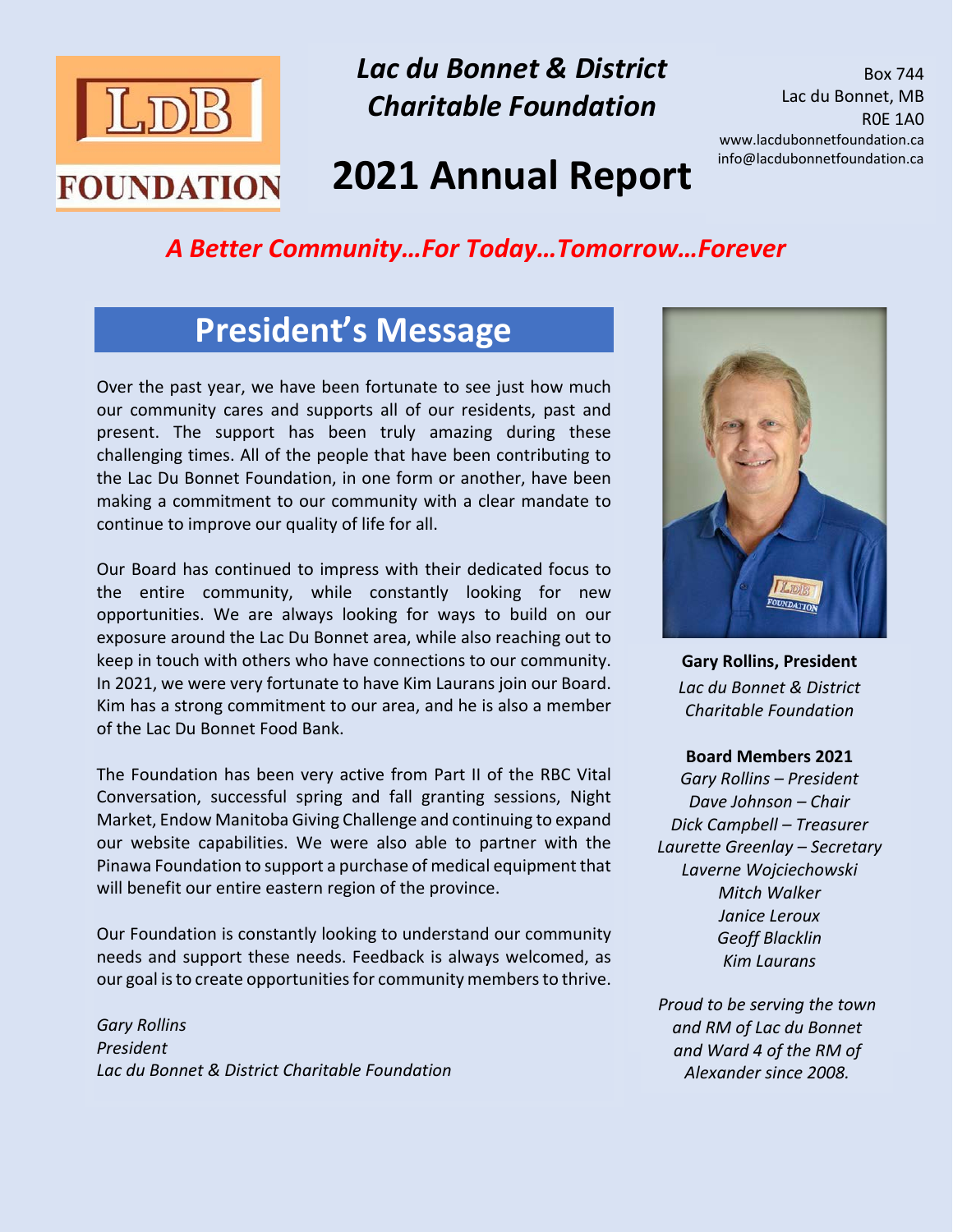## **RBC Future Launch Community Challenge**

In Spring 2021, the Lac du Bonnet & District Charitable Foundation in partnership with Community Foundations of Canada and the RBC Future Launch Community Challenge hosted two Vital Conversations via Zoom.

The purpose of these events was to bring youth and community leaders together to discuss vital needs in our community and identify ways in which youth could help. The first session was held on March 12 and the second on May 12. Both sessions were facilitated by LDB Foundation Board Member, Laverne Wojciechowski.

The Vital Conversations followed set formats that had students and community leaders sharing ideas in both small group and whole group sessions. The Vital Conversations were based on three key questions:

- What is working well in our community and what are some key challenges that we face?
- Which challenges are youth uniquely positioned to help improve?
- How can youth leadership be fostered and supported in meeting these challenges?

Some general themes and specific projects that emerged from the discussions included:

- Community development to create greater cultural opportunities for youth, further development of the water front, and more diverse recreational activities for all.
- Creating greater wheelchair accessibility along the waterfront, to businesses, and through the development of more walking paths in town.
- Economic development to bring more people to the Lac du Bonnet area, increase job experiences and provide greater opportunity for youth employment.
- Developing youth leadership skills through mentorship programs, volunteerism, training, work experience programs, and direct involvement with community organizations.
- Providing a structure within the community for youth voice to be included.

An important outcome of both Vital Conversations was a definite desire for community organizations and youth leaders to keep the conversation alive by creating a more specific plan for youth voice and involvement in our community.

*\_\_\_\_\_\_\_\_\_\_\_\_\_\_\_\_\_\_\_\_\_\_\_\_\_\_\_\_\_\_\_\_\_\_\_\_\_\_\_\_\_\_\_\_\_\_\_\_\_\_\_\_\_\_\_\_\_\_\_\_\_\_\_\_\_\_\_*



*Screen shot of participants from Vital Conversation Part 2: May 12, 2021*

**Participants included:** Student leaders from LDBSS, Reeve Loren Schinkel (RM of LDB), Mayor Gord Peters and Councillor Keegan Svienson (Town of LDB) and representatives from the Lac du Bonnet Foundation, RBC Future Launch program, Centennial School, HEROS Alliance, LDB Youth Centre, Two Rivers Senior Council, LDB Lions Club, Mrs. Lucci's, Winnipeg River Community Futures, LDB Food Bank, Fire and Water Festival, RM of Lac du Bonnet Recreation, Interlake-Eastern Regional Health, and Town of Lac du Bonnet Recreation.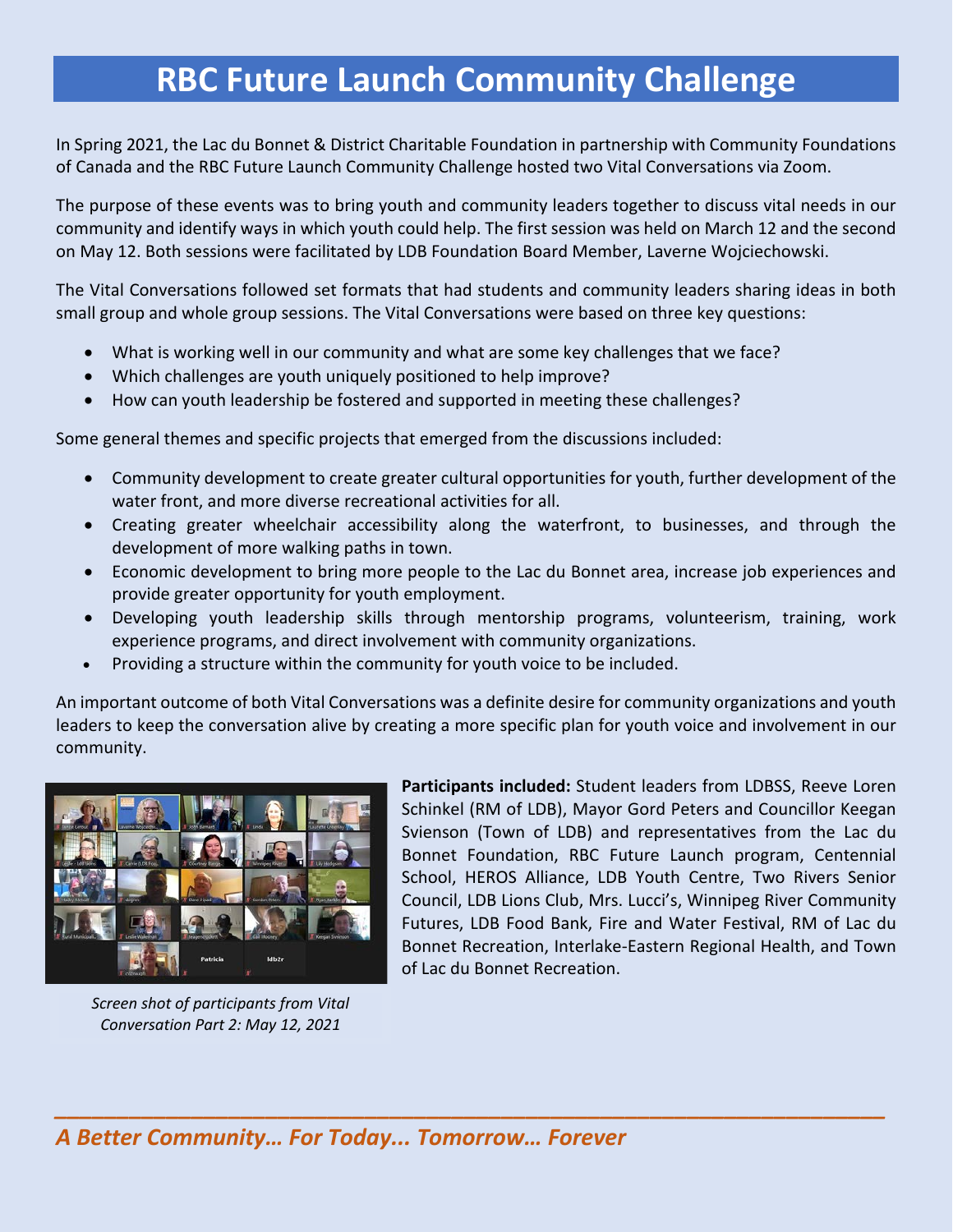## **Endow Manitoba Giving Challenge 2021**

Once again this year, Endow Manitoba held its annual Giving Challenge in support of Community Foundations across the province. This year's event ran from November 15-21 and during that week, more than \$1.5 million was raised in support of the 55 community foundations in Manitoba. Due to Covid, the LDB Foundation Board held this year's Giving Challenge as an on-line and mail-in event and was overwhelmed by the generous support of our community.



*Challenge Group Fund and Foundation partners, a record breaking \$30,687.50 was raised through this year's Giving Challenge.*

As in past years, each five dollar gift to a Foundation's undesignated Funds was stretched by one dollar from the Winnipeg Foundation (to a maximum of \$2,000 per foundation) and one dollar from the Manitoba Government (to a maximum of \$2,000 per foundation). We gratefully acknowledge the contribution of these stretch dollars by the Winnipeg Foundation and the Province of Manitoba.

This year a total of \$26,687.50 was received from the community and when the maximum stretch dollars of \$4,000 were added our grand total was **\$30,687.50.** 

Included in those amounts were contributions from a group of supporters who made a pledge in advance to donate at least \$500 to the **Challenge Group Fund** which would match donations from the community to the Giving Challenge, dollar for dollar. This year fifteen supporters contributed a total of \$9,000 to the Challenge Group Fund. The Foundation gratefully acknowledges the support provided to our Giving Challenge by this group.

The Foundation greatly appreciates all of the donations received during this year's campaign. The earnings from donations received will continue to benefit our community for generations to come.

## **Lac du Bonnet Night Market**

2021 remained a challenging year for the community as on-going Covid restrictions made it difficult for organizations to hold public events. As with 2020, a window of opportunity opened up during the summer and the LDB Foundation was once again able to set up a public relations booth at the Lac du Bonnet Night Market which took place on August 19, 2021.

> *Board members: Dick Campbell, Dave Johnson, Gary Rollins and Geoff Blacklin.*

*\_\_\_\_\_\_\_\_\_\_\_\_\_\_\_\_\_\_\_\_\_\_\_\_\_\_\_\_\_\_\_\_\_\_\_\_\_\_\_\_\_\_\_\_\_\_\_\_\_\_\_\_\_\_\_\_\_\_\_\_\_\_\_\_\_\_\_*



*A Better Community… For Today... Tomorrow… Forever*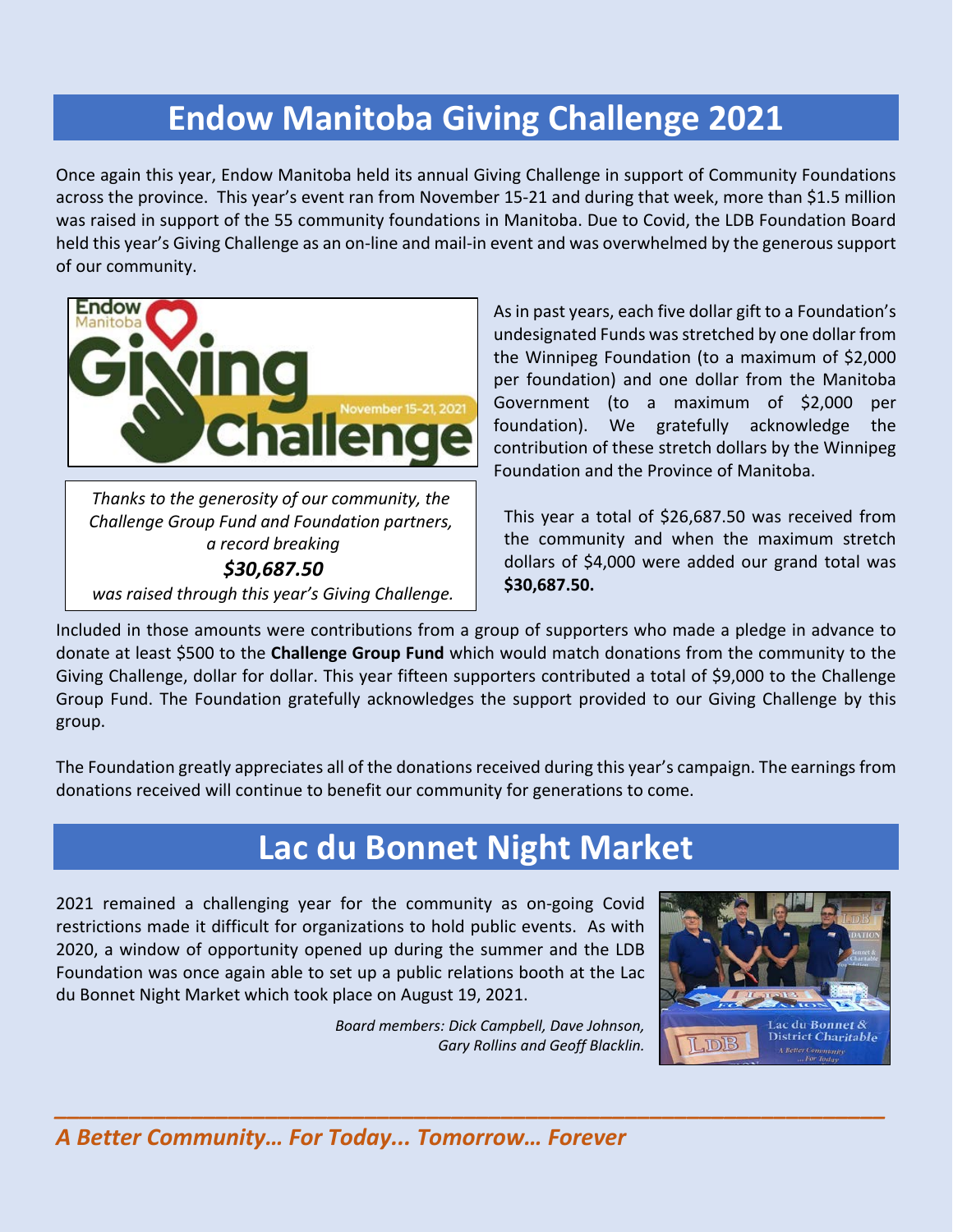## **Lac du Bonnet Foundation Grants**

Three Foundation Board members sit on the Grant Committee: Chair Mitch Walker, Gary Rollins and Dick Campbell.

In 2021, seven grant applications were approved for \$23,744 in total funding, as follows:

**Ronald McDonald House Charities** received \$1,000 in the second payment of a five-year commitment towards a \$20 million project constructing a new 40-bedroom Ronald McDonald House in Winnipeg.

**Memories of Point du Bois** received \$750 to create and publish a history book on the residents of this former Winnipeg Hydro town. Manitoba Hydro has contributed a matching amount to the Foundation for a total grant of \$1,500.

**STARS Air Ambulance** received \$5,000 towards the purchase and installation of an Incubator Mount locking mechanism that secures the incubator to the stretcher for transportation of newborn and other infants by air ambulance.





*Ray Rempel, Clinical Operations Manager STARS Ray Grenkow, Captain, STARS*

**The Lac du Bonnet District Health Center** received \$1,694 towards the purchase of an Ankle Brachial Index (ABI) Doppler for testing blood circulation. This equipment purchase was cost shared with the Pinawa Foundation. Total project cost was \$3,387.

*Chris Saunders, PInawa Foundation President, Jamie McLean, IERHA Chronic Disease Nurse and Gary Rollins, LDB Foundation President*



*Tracy Neurenburg and Elaine Vincent, HEROES Alliance Lunch on Us* 

**HEROS Alliance** received \$2,000 towards kitchen equipment for the *Lunch is on Us* program that enhances the health and wellness of community residents.

**The Lac du Bonnet Wildlife Association** received \$5,000 towards excavation and rip rap work at the Lac du Bonnet Trout Ponds to improve angler accessibility.



*Dennis McGuffin and Brian Shirtliffe, Lac du Bonnet Wildlife Association*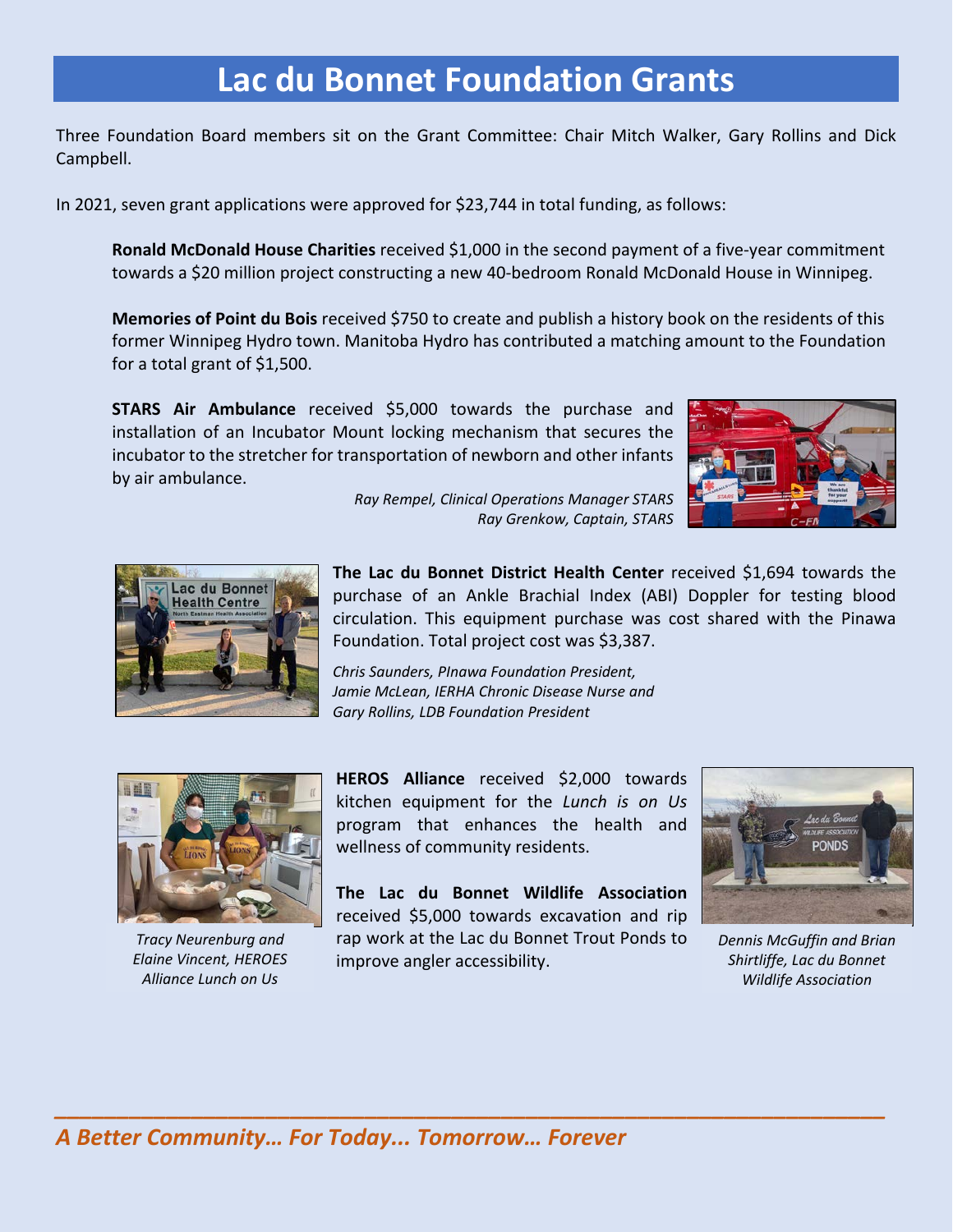

**The Sunrise Education Foundation** received \$5,300 towards the purchase of laptop computers to assist Lac du Bonnet Senior School students that do not have access to this technology for remote educating.

*Janice Leroux, LDB Foundation Chrissy Viznaugh, Principal LDBSS Rose Klym, Library Clerk LDBSS*

### **Bursaries and Scholarships**

**The** *Winnipeg River Bursary Fund* was created by donor Gus Wruck and is awarded annually to a deserving high school student based on need and possible relevance or benefit to the Lac du Bonnet region. A \$1,000 bursary was awarded to **Dallas Gaffray** to pursue a Conservation Enforcement Bachelor of Applied Science degree at Lethbridge College.

**The Lac du Bonnet Wildlife Association** periodically considers bursary applications when students are pursuing careers in natural resource management or enforcement. A \$1,000 bursary was awarded to **Dallas Gaffray** to pursue a Conservation Enforcement Bachelor of Applied Science degree at Lethbridge College.



*Brian Shirtliffe (LDB Wildlife), Dallas Gaffray, and Gus Wruck (Winnipeg River Bursary)*

**The** *Chuck Reynolds Memorial Scholarship* was created by the Reynold's family to support Lac Du Bonnet Senior School graduates in their attempts to pursue their passions at the post-secondary level. The donor committee looks for applicants who are fueled by a combination of passion, talent, intellect, achievement, and determination. Two scholarships were awarded this year to the following students:



A \$250 scholarship was awarded to **Jaxon Macey-Nolan** (*left*) to pursue a career in finance and accounting at the Asper School of Business.

A \$750 scholarship was awarded to **Lacy Gaffray** *(right*) to pursue a career in law enforcement and attend the Public Safety program at Assiniboine Community College.

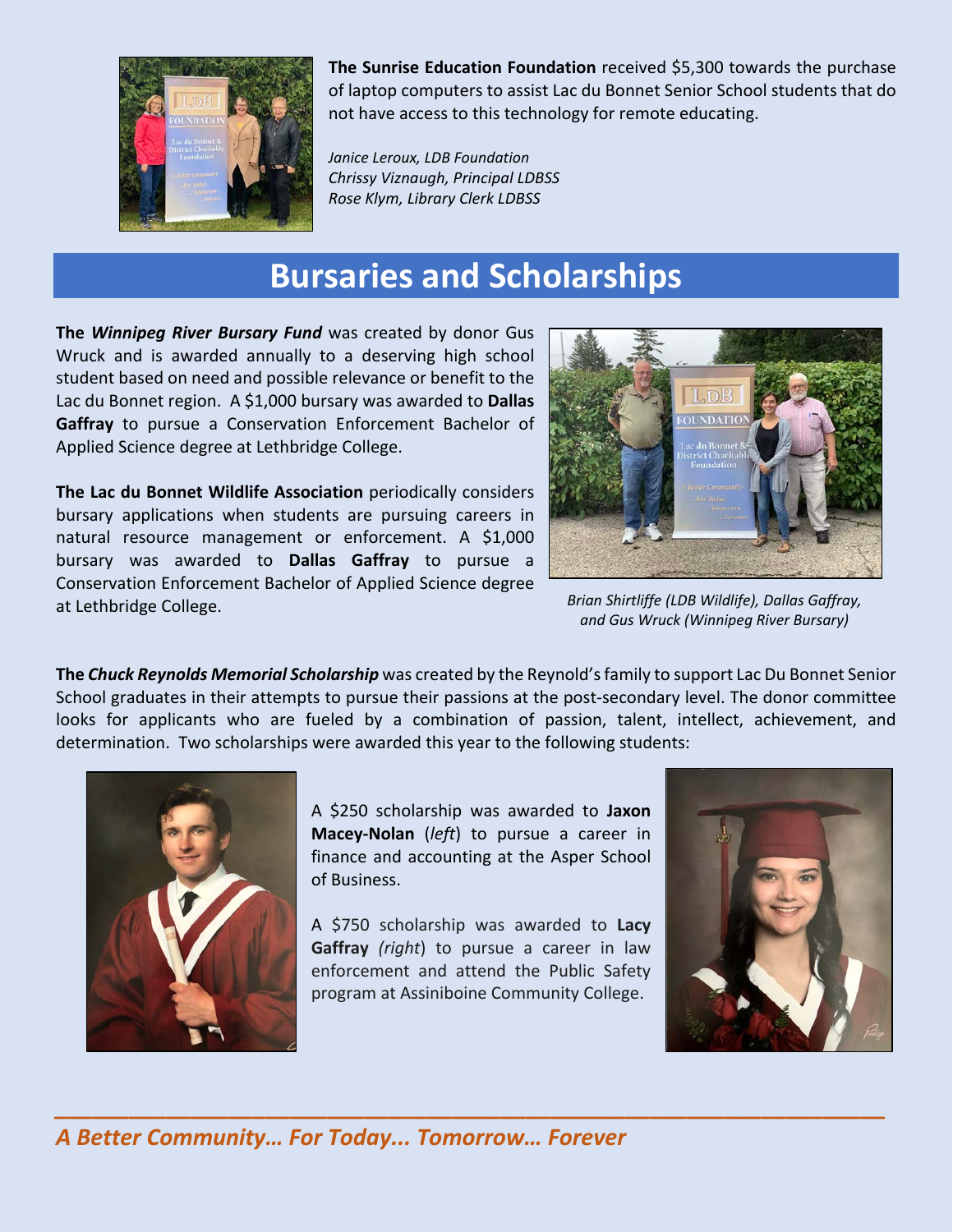## **Youth in Philanthropy (YIP)**

After a one and a half year break due to Covid-19, the LDBSS Youth in Philanthropy Committee (YIP) was able to start up again in late fall 2021 as part of Lac du Bonnet Senior School's Student Council.

YIP is the youth arm of the Lac du Bonnet & District Charitable Foundation. This leadership program originated with the Winnipeg Foundation and was established at LDBSS through a three-way partnership with the Thomas Sill Foundation, the LDB Foundation, and the Lac du Bonnet Senior School. YIP is designed to introduce young people to philanthropy through a hands-on process of building an endowment fund, learning about community needs and engaging in the granting process.



The LDBSS YIP Committee is awarded \$3,500 annually to facilitate their program with \$2,500 going towards granting purposes and \$1,000 towards administrative costs. From 2018 to 2020, these funds were provided by the Thomas Sill Foundation, and from 2021 to 2023, funding will be provided directly by the LDB Foundation. By January 2024, the desired goal is to have an established YIP Endowment Fund from which the committee can function independently utilizing the annual earnings.

The YIP Committee Endowment Fund currently sits at \$17,213.79. In 2021, a total of \$12,622.86 was invested into the fund thanks to \$1,000 in unused administrative funds and a generous donation of \$11,622.86 from the now disbanded LDBSS Band Boosters Committee.

In 2021, the YIP Committee had extra funds available for awarding purposes due to Covid-19 and untouched grant monies from 2020. As such, the YIP Committee was able to award \$4,700.00 to Sunrise School Division in December 2021 to purchase laptop computers to assist students in the Lac du Bonnet area that do not have access to technology for remote learning purposes.

The following students were involved in this year's YIP Committee: Isabella Molinski (president), Serene Alexander, Faith Homeniuk, Sage King, Kalan Sinclair, Braden Fontaine, Hailey Metcalf, Keryn Volmering, Kaleb Kettles, and Sara Diduck. Teacher leaders were Ashley Krocker and principal, Chrissy Viznaugh.

*\_\_\_\_\_\_\_\_\_\_\_\_\_\_\_\_\_\_\_\_\_\_\_\_\_\_\_\_\_\_\_\_\_\_\_\_\_\_\_\_\_\_\_\_\_\_\_\_\_\_\_\_\_\_\_\_\_\_\_\_\_\_\_\_\_\_\_*



#### **Donations to the Lac du Bonnet Foundation can be done:**

- On-line at [www.lacdubonnetfoundation.ca](http://www.lacdubonnetfoundation.ca/)
- By mail at Box 744, Lac du Bonnet, Manitoba, R0E1A0
- By contacting us at [info@lacdubonnetfoundation.ca](mailto:info@lacdubonnetfoundation.ca)

*Your support is greatly appreciated.*

*A Better Community… For Today... Tomorrow… Forever*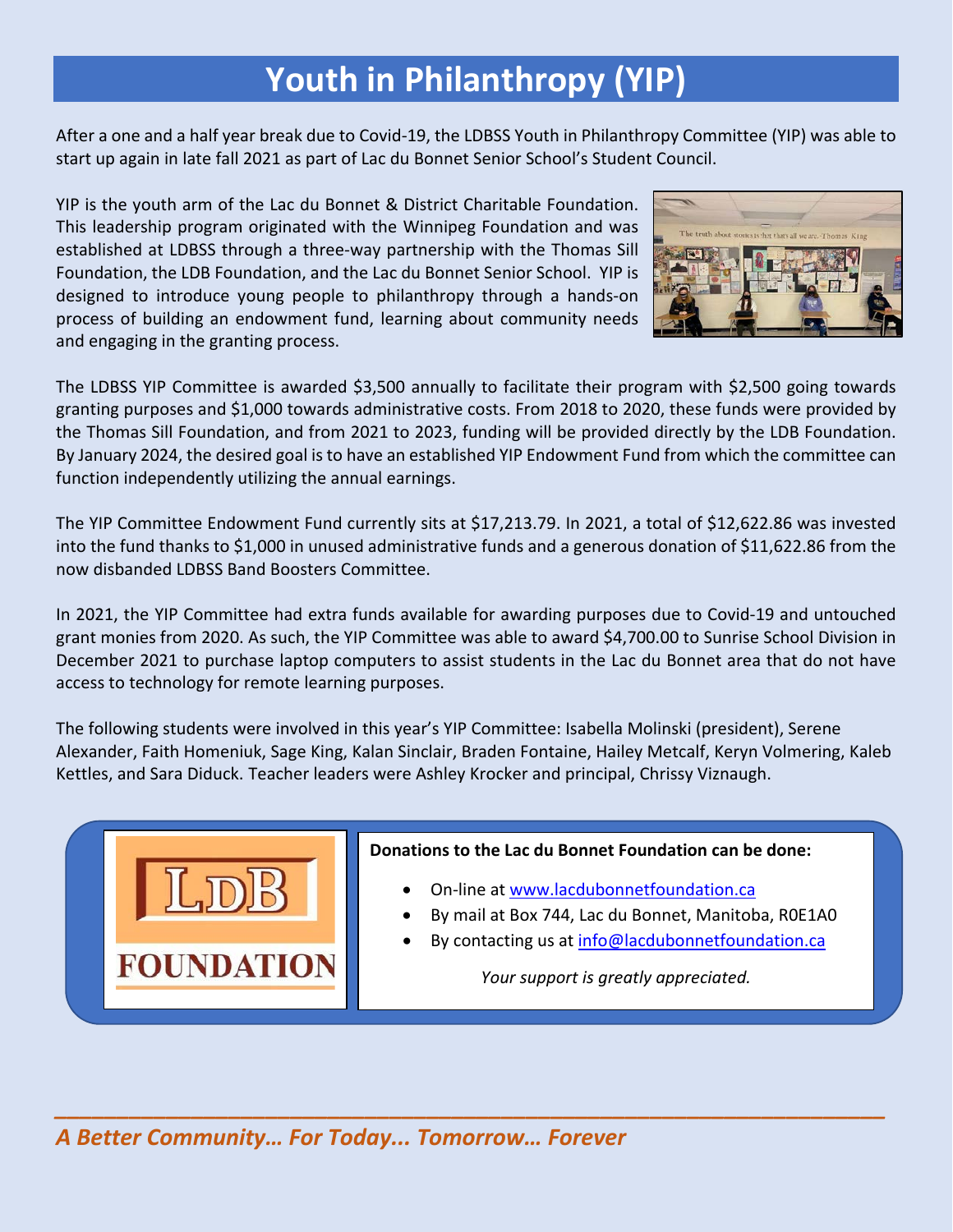# **2021 Financial Summary**

#### **ASSETS AS OF DECEMBER 31, 2021**

| Chequing                            | \$92.72      |
|-------------------------------------|--------------|
| <b>Savings</b>                      | \$73,361.60  |
| Managed Fund                        | \$506,889.76 |
| <b>Health &amp; Senior Services</b> | \$118,525.85 |
| Education                           | \$70,439.30  |
| Wildlife                            | \$38,916.42  |
| Museum                              | \$26,364.76  |
| Other                               | \$67,629.73  |
| <b>Total Assets</b>                 | \$902,220.14 |

#### **INCOME AND EXPENSES AS OF DEC 31, 2021**

| <b>INCOME</b>                 |              |  |  |  |
|-------------------------------|--------------|--|--|--|
| <b>Donations</b>              |              |  |  |  |
| Receipted                     | \$31,315.80  |  |  |  |
| Not Receipted                 | \$18,277.82  |  |  |  |
| <b>Admin Donations</b>        |              |  |  |  |
| Receipted                     | \$0.00       |  |  |  |
| Not Receipted                 | \$0.00       |  |  |  |
| Contributions (TWF)           | \$9,977.00   |  |  |  |
| TWF - Admin, Affiliate TS     | \$7,385.00   |  |  |  |
| Special Grants (Note 2)       | \$0.00       |  |  |  |
| Sunova - SS1 & SS3 Int        | \$473.62     |  |  |  |
| Interest/Dividends            | \$21,662.94  |  |  |  |
| Invest gains/losses           | \$46,678.97  |  |  |  |
| Unrealized gains/losses       | \$19,852.59  |  |  |  |
| Miscellaneous                 | \$0.00       |  |  |  |
|                               |              |  |  |  |
| <b>Total Income</b>           | \$155,623.74 |  |  |  |
|                               |              |  |  |  |
| <b>EXPENSES</b>               |              |  |  |  |
| <b>Accounting &amp; Legal</b> | \$341.31     |  |  |  |
| Admin Fee (TWF + CFC)         | \$4,023.15   |  |  |  |
| Advertising                   | \$2,335.28   |  |  |  |
| Grants                        | \$43,214.17  |  |  |  |
| Investment Fees (TWF)         | \$3,504.12   |  |  |  |
| <b>Membership Dues</b>        | \$530.00     |  |  |  |
| Miscellaneous                 | \$1,989.03   |  |  |  |
| <b>Office Supplies</b>        | \$646.25     |  |  |  |
| <b>Website Hosting</b>        | \$0.00       |  |  |  |
| <b>Total Expenses</b>         | \$56,583.31  |  |  |  |
|                               |              |  |  |  |





#### *A Better Community… For Today... Tomorrow… Forever*